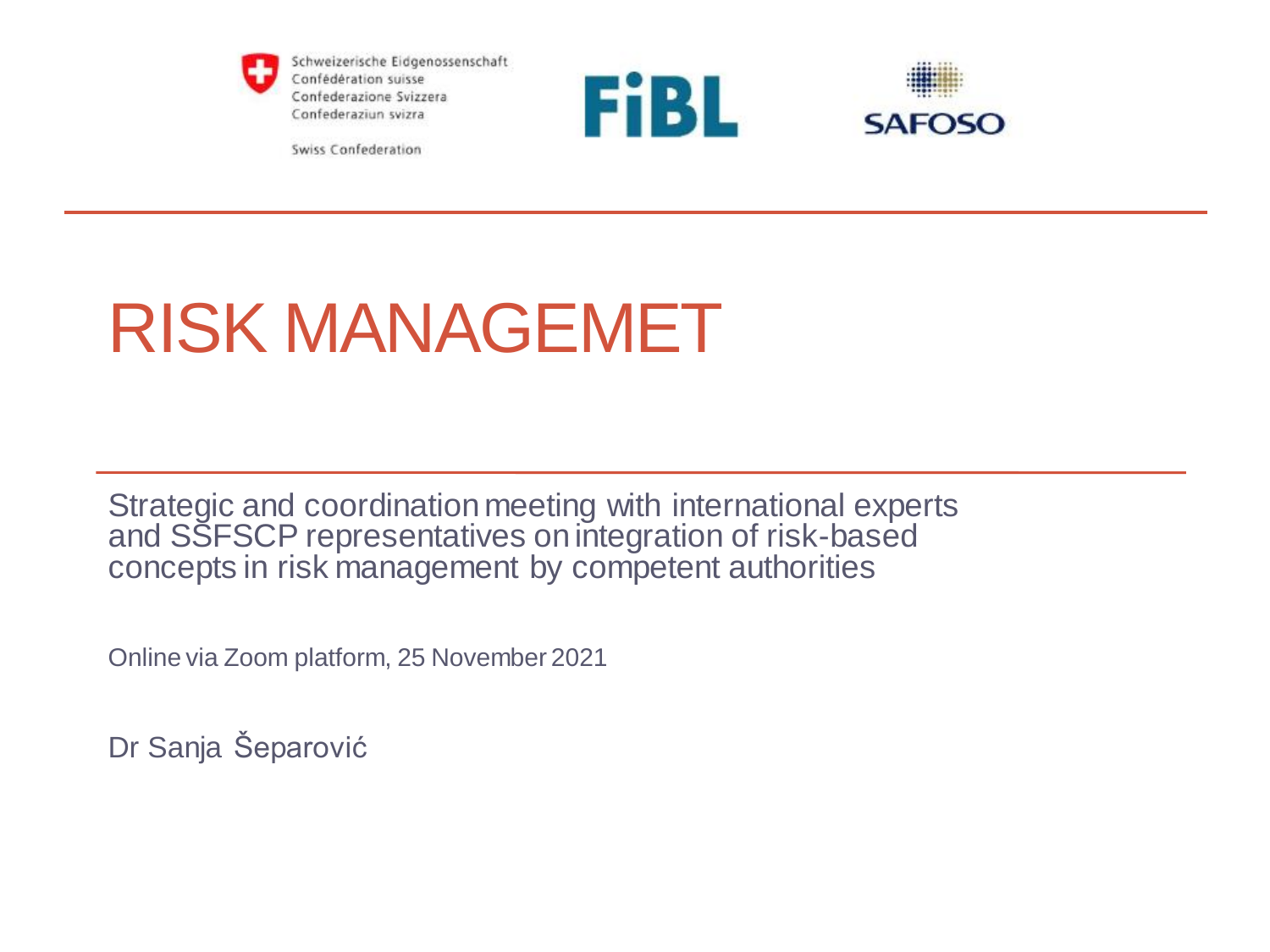### Questions to be answered

- How does the risk assessment process influence on the risk managers?
	- Identification of the need for a risk assessment
	- Exchange with risk assessors during a risk assessment
	- Integrating the risk assessment results into risk management and surveillance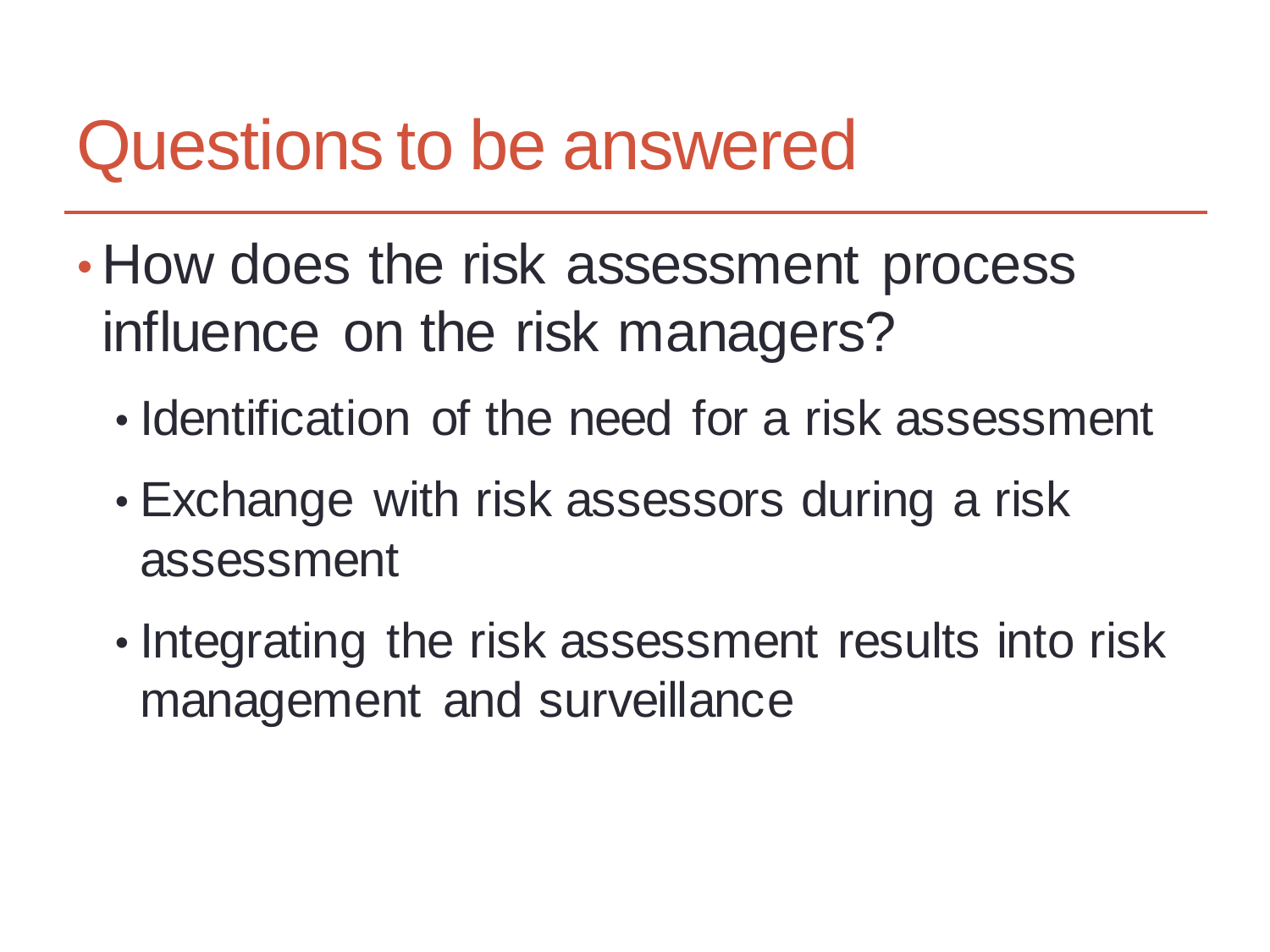### Identification of the need for a risk assessment

- The **importation** of animals and animal products involves a cetin level of disease risk to the importing country
- **Presence of transboundary disease in neighbouring countries** may pose a risk for introducing the disease also via wildlife, ecosystem (vector-borne diseases), illegal trade etc.
- **Changing of disease control policy,** e.g., from mandatory vaccination to a forbidden vaccination policy
- **Changes in the biology and/or zoonotic potential** of the agent
	- Non pathogen avian influenza/Highly pathogen avian influenza
	- TSE/BSE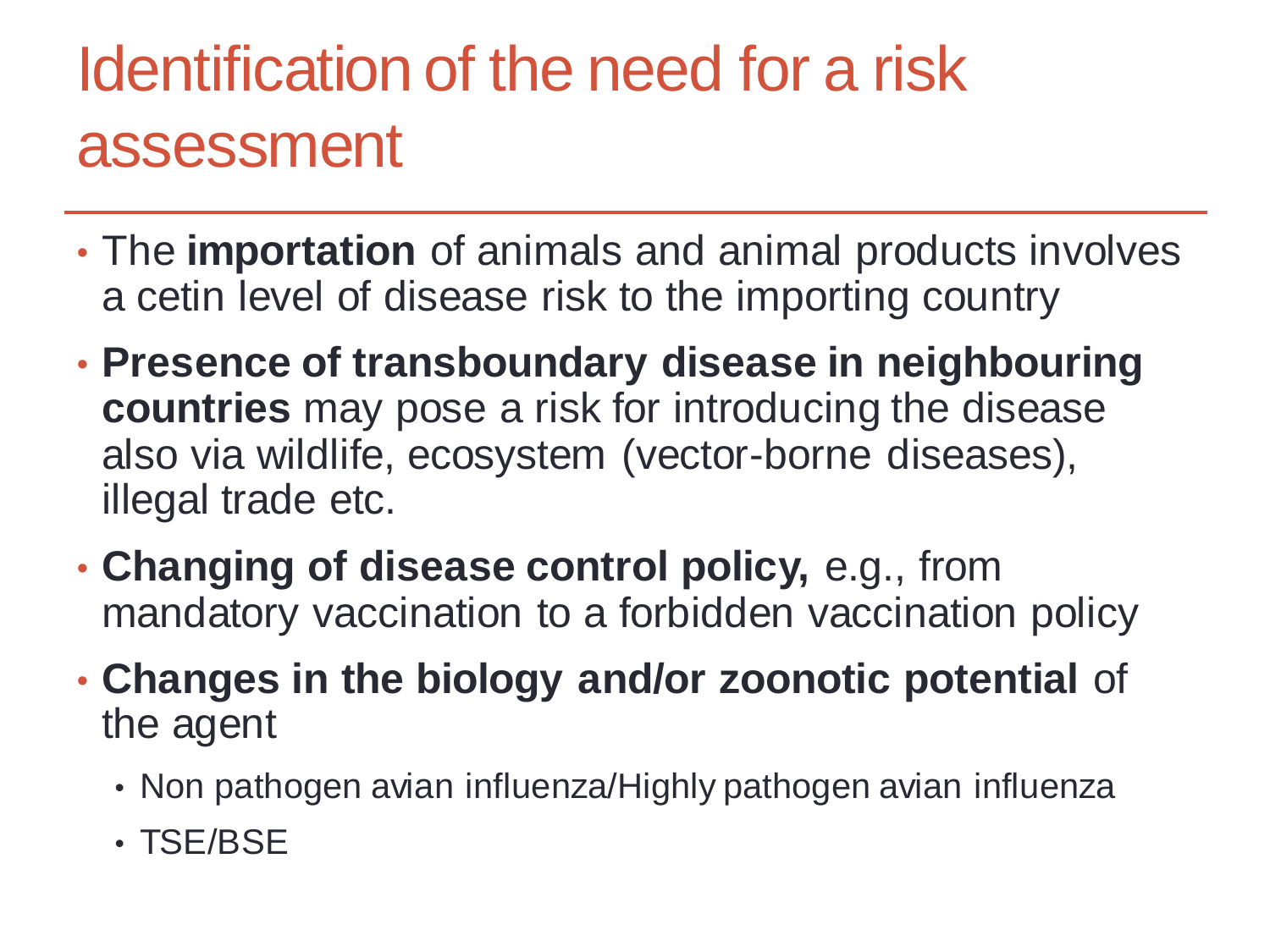### Exchange with risk assessors during a risk assessment

- It is important **to avoid any conflict of interest** between risk assessment and risk management - the scientific integrity of the process should be ensured
- However, equally important are **interactions and open transparent collaboration** between risk assessors and risk managers
- The analysis should be **transparent**.
- **Transparency** means the comprehensive documentation and communication of all data, information, assumptions, methods, results, discussion and conclusions used in risk analysis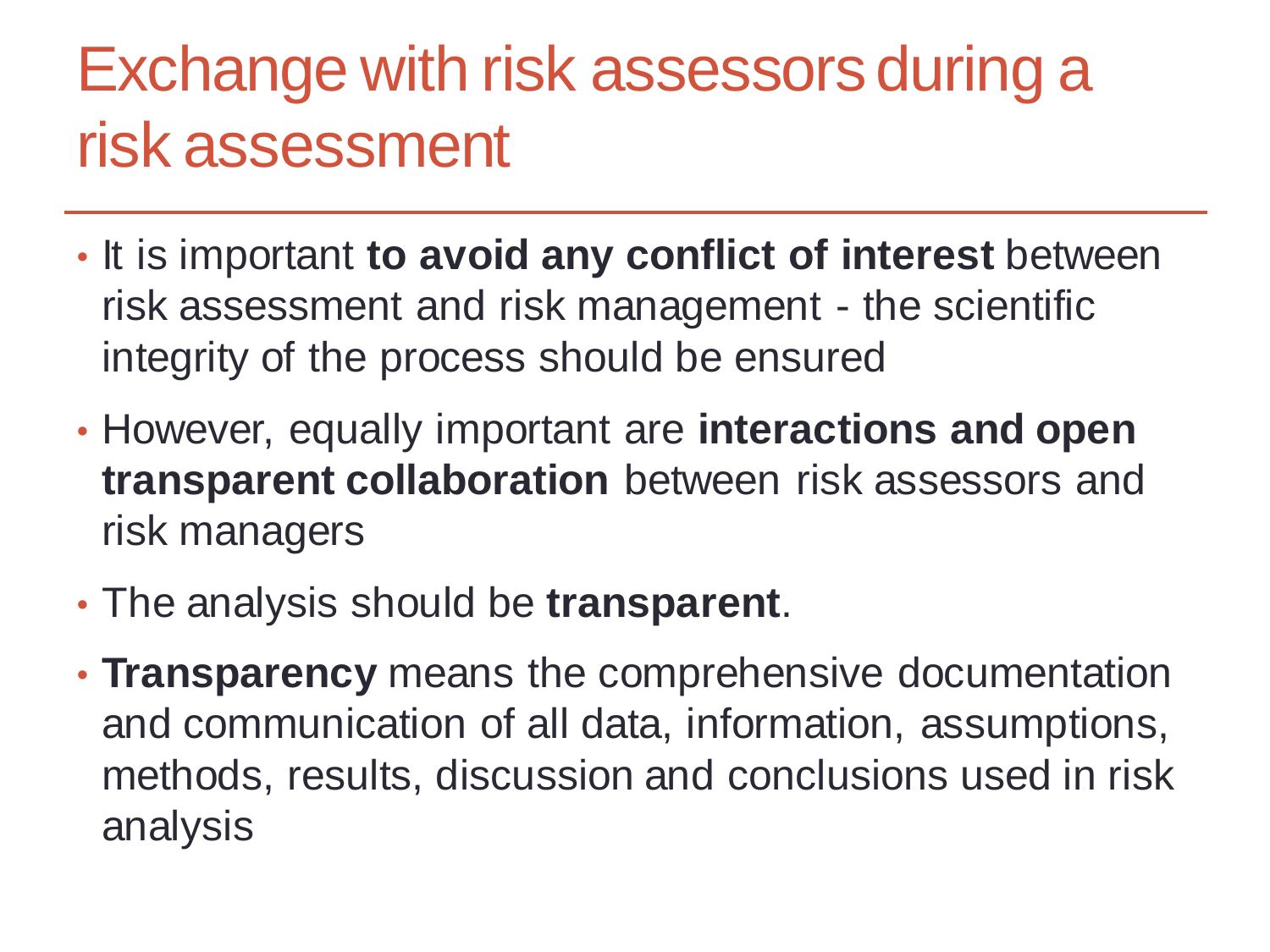### Risk level

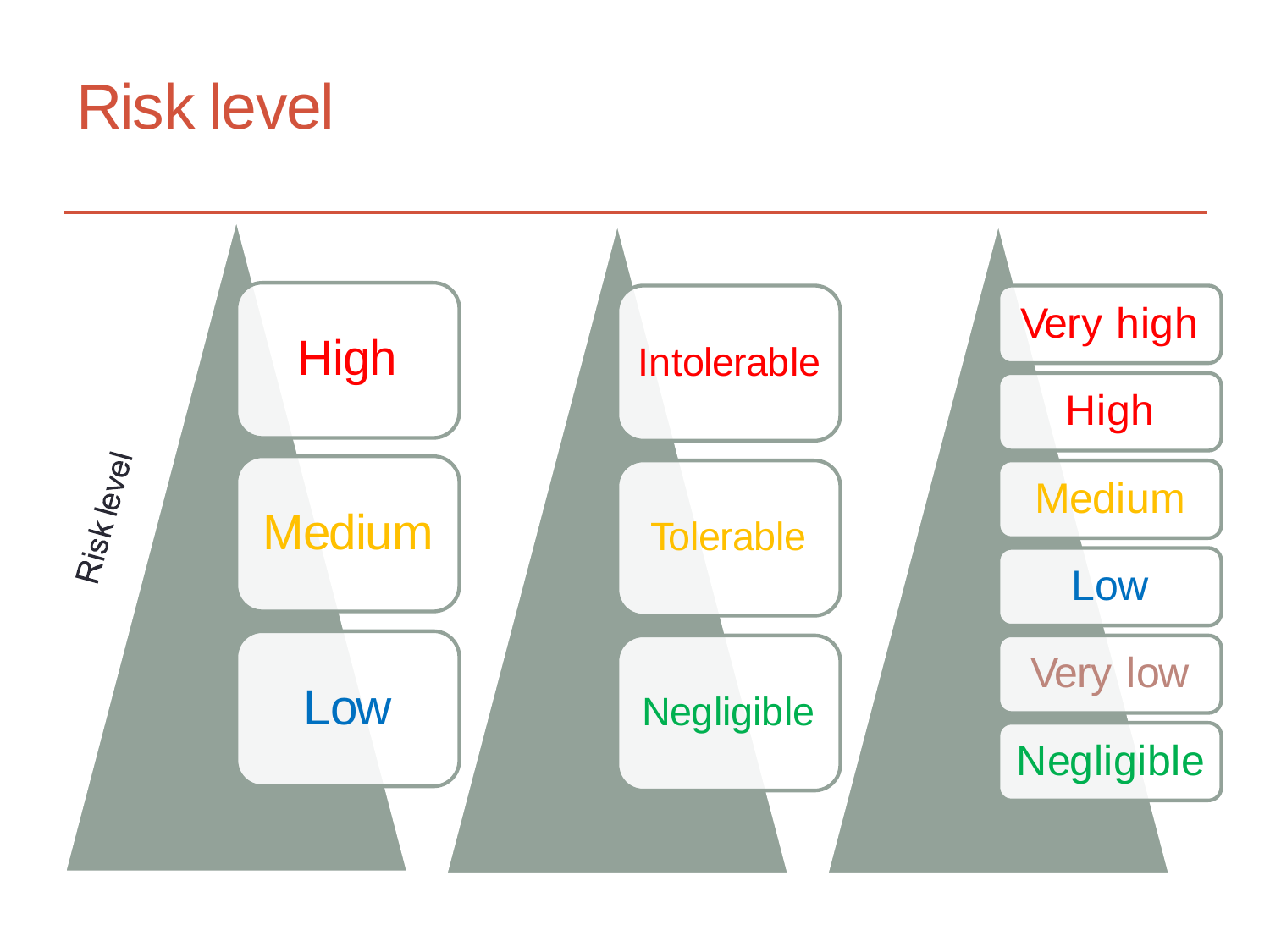### Integrating the risk assessment results into risk management and surveillance Risk level – Sanitary measures

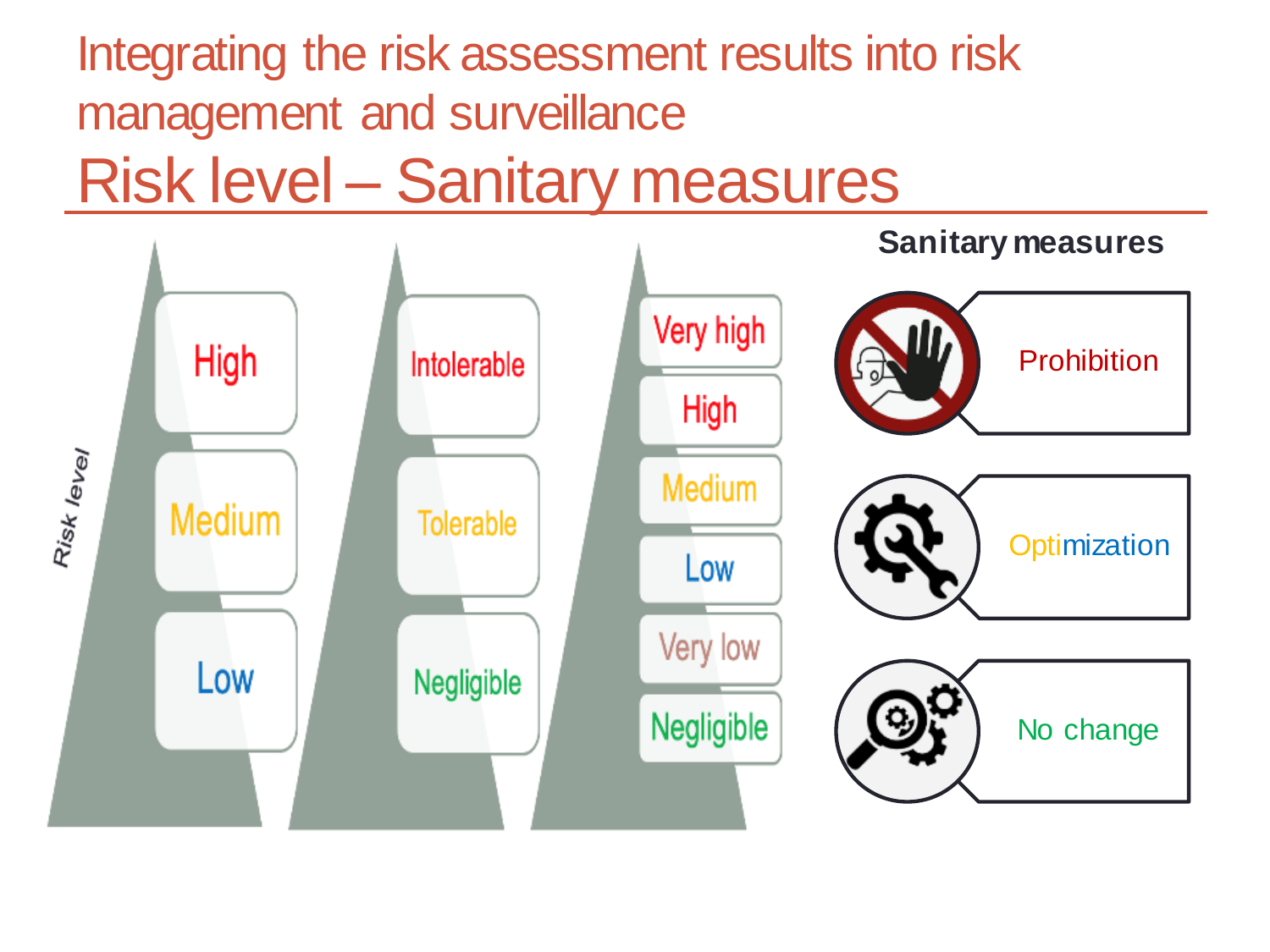### The four components of RISK ANALYSIS

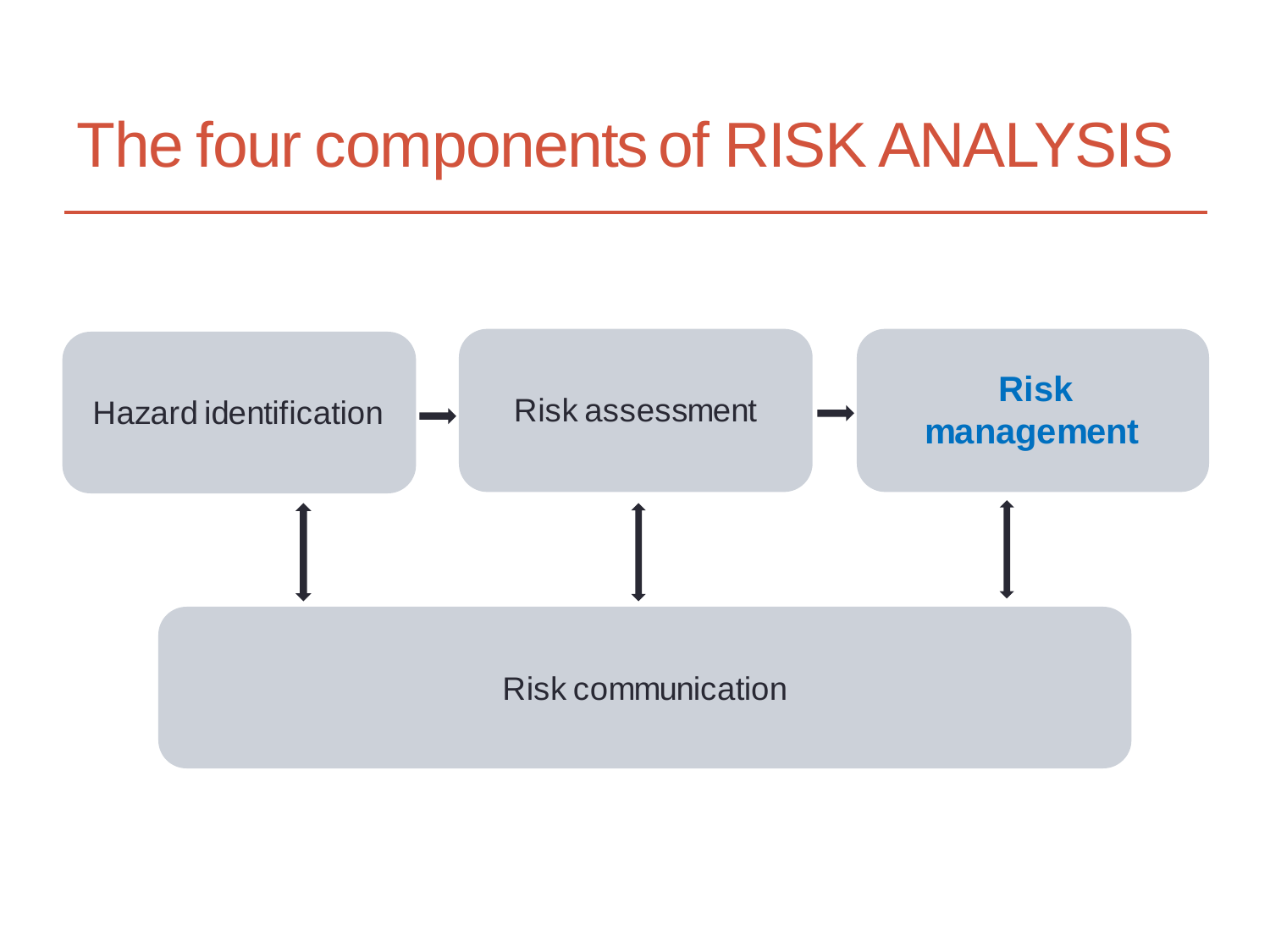## Principles of risk management - trade

- 1. Risk management **is the process of deciding upon and implementing measures to address the risks identified in the risk assessment**, whilst at the same time ensuring that negative effects on trade are minimised.
- 2. The objective is **to manage risk appropriately** to ensure that a **balance** is achieved between a country's desire to **minimise the likelihood** or frequency **of disease incursions** and their consequences and its **desire to import commodities** and fulfil its obligations under **international trade agreements**.
- 3. The international standards of the OIE are the preferred choice of sanitary measures for risk management. The application of these sanitary measures should be in accordance with the intentions in the standards.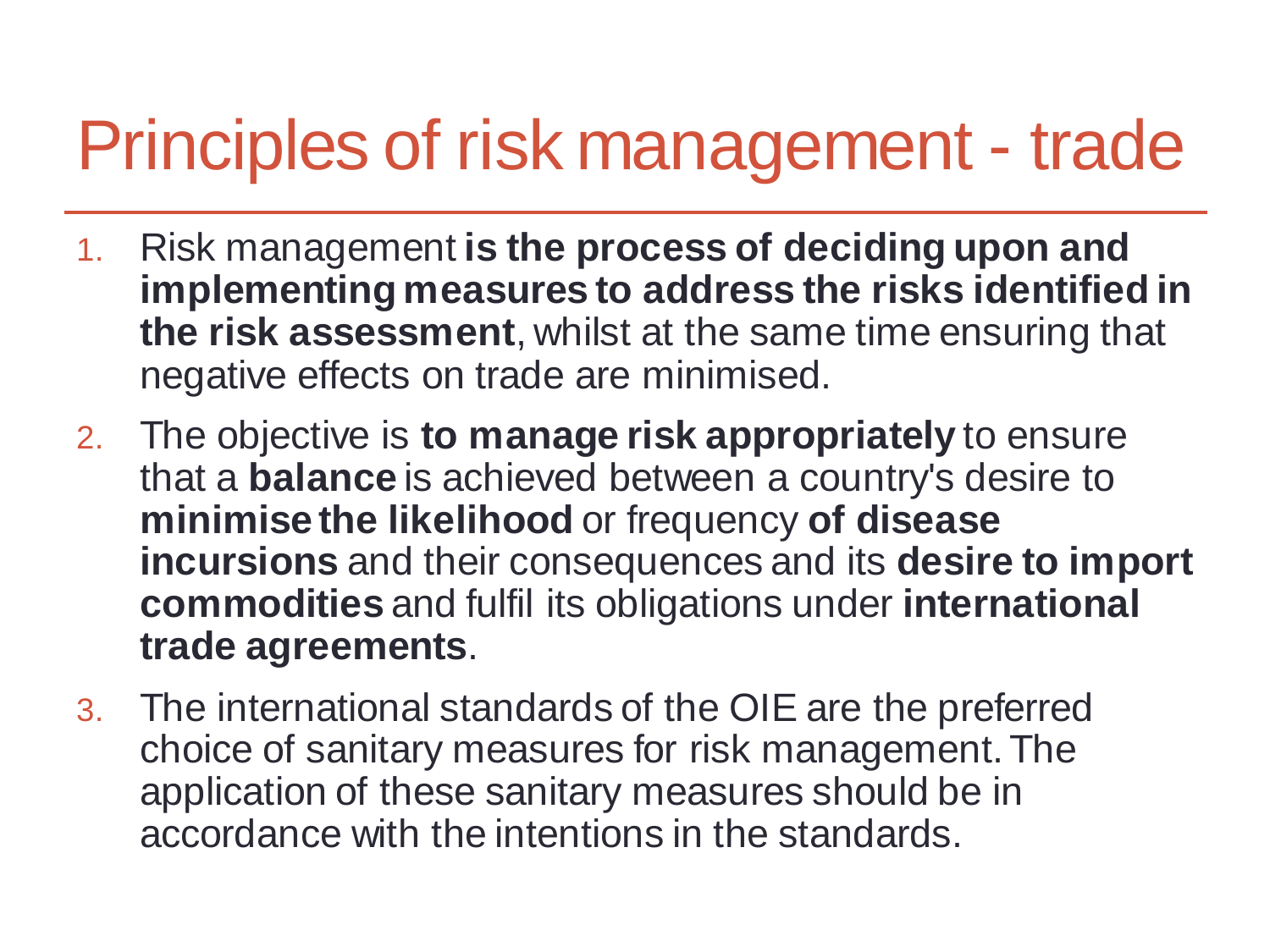## Risk management components 1/2

- **1. Risk evaluation**  the process of comparing the risk estimated in the risk assessment with the reduction in risk expected from the proposed risk management measures.
- **2. Option evaluation**  the process of **identifying, evaluating the efficacy and feasibility** of, and selecting measures to reduce the risk associated with an importation.
	- o The efficacy is the degree to which an option reduces the likelihood or magnitude of adverse health and economic consequences.
	- o Evaluating the efficacy of the options selected is an iterative process that involves their incorporation into the risk assessment and then comparing the resulting level of risk with that considered acceptable.
	- o The evaluation for feasibility normally focuses on technical, operational and economic factors affecting the implementation of the risk management options.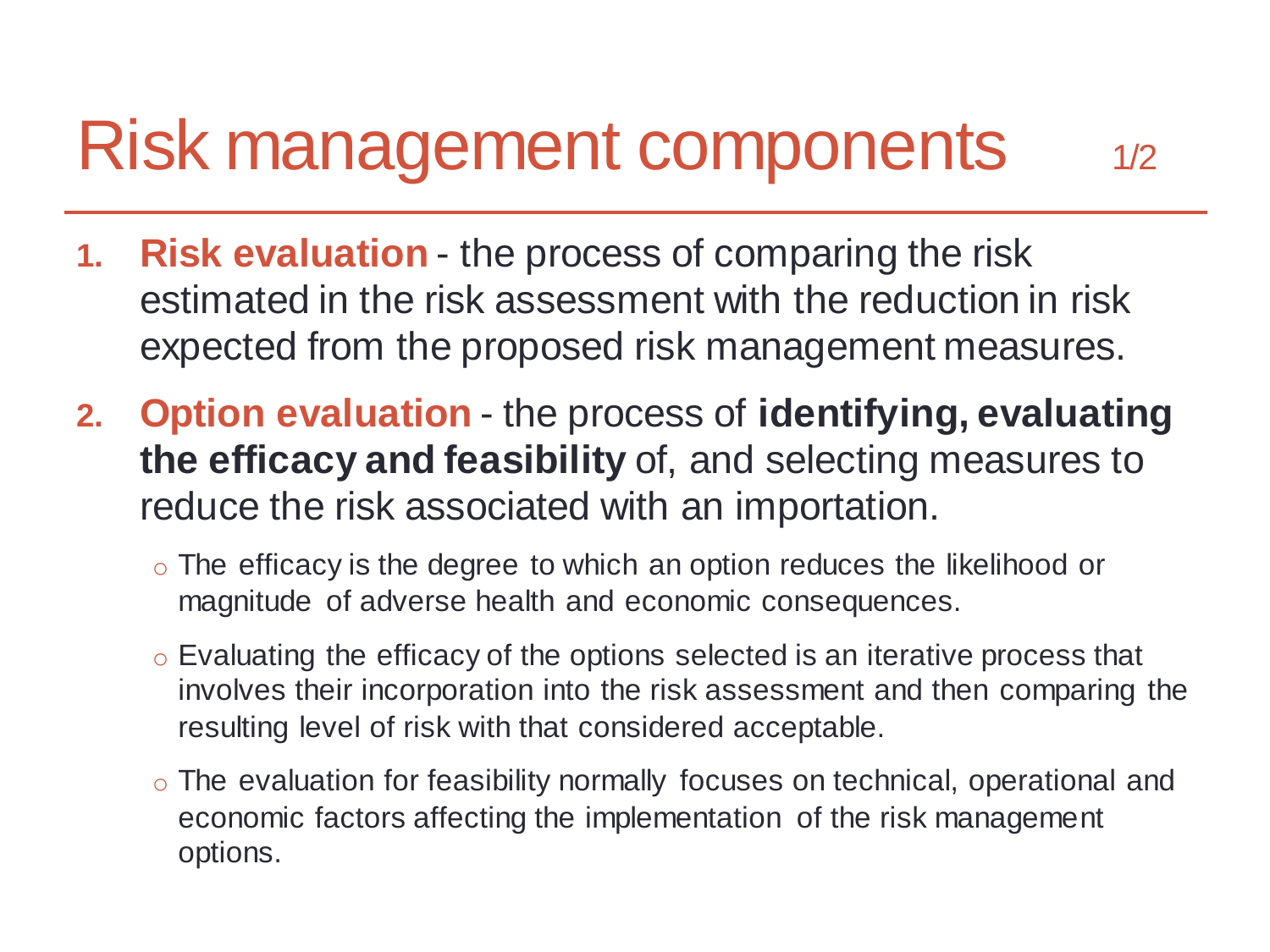### Risk management components 2/2

- **3. Implementation**  the process of following through with the risk management decision and ensuring that the risk management measures are in place.
- **4. Monitoring and review**  the ongoing process by which the risk management measures are continuously audited to ensure that they are achieving the results intended.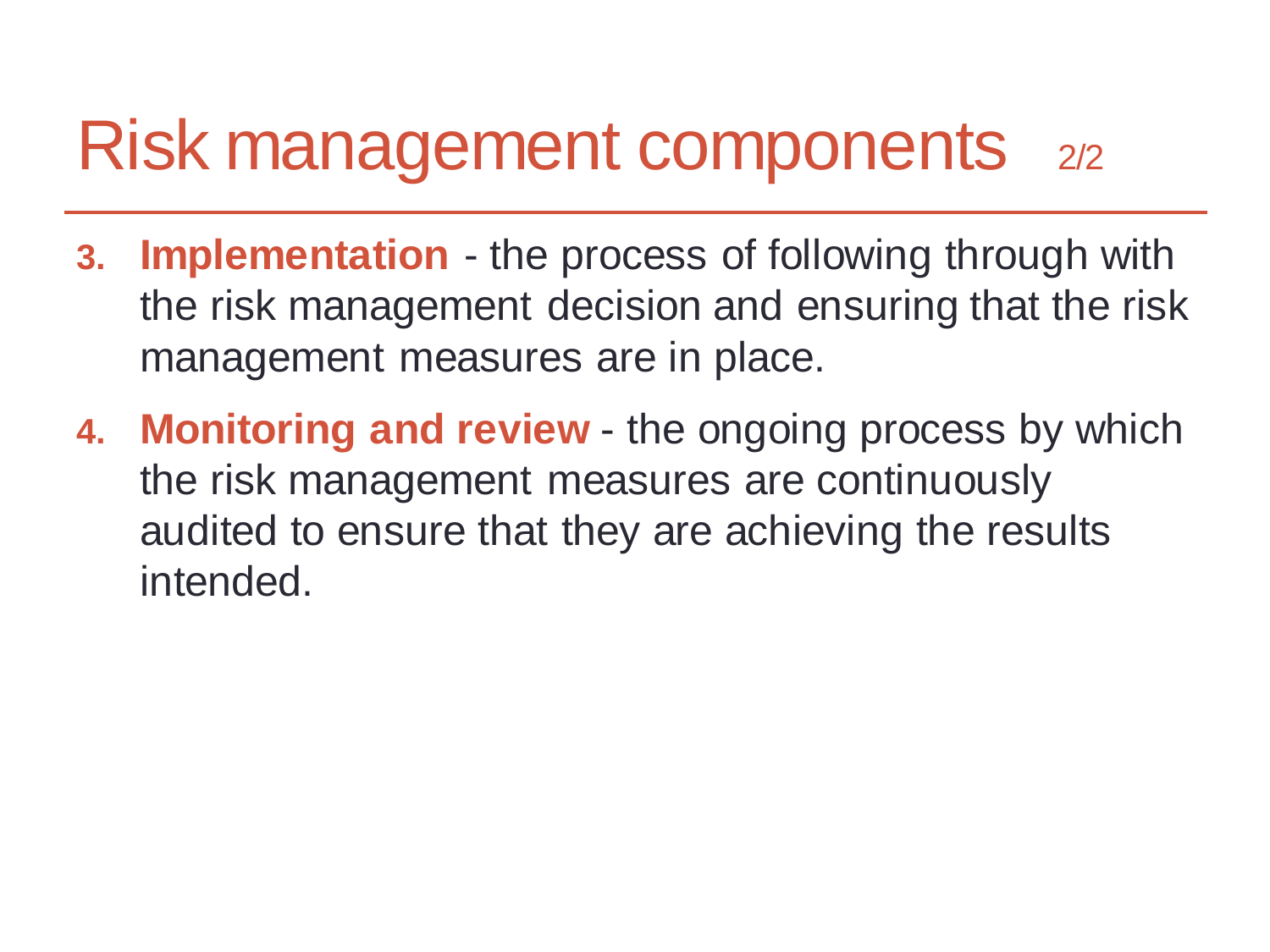### EXAMPLES

- IMPORT RISK ANALYSIS
	- EMERGING DISEASES
- CHANGING OF DISEASE CONTROL POLICY
- ZOONOSES

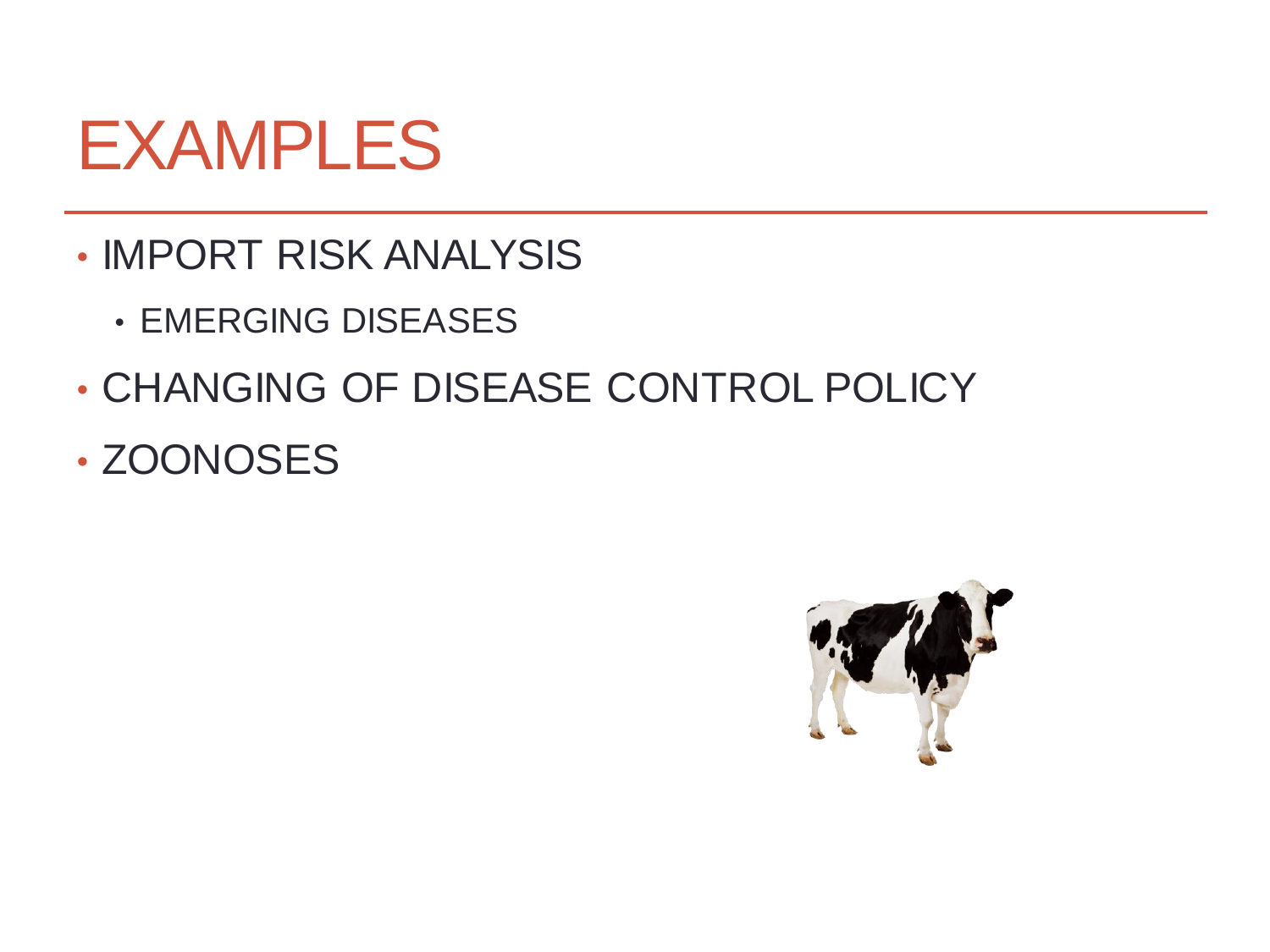# IMPORT RISK ANALYSIS EMERGING DISEASES

African swine fever

FMD

Vector-born disease - Bluetongue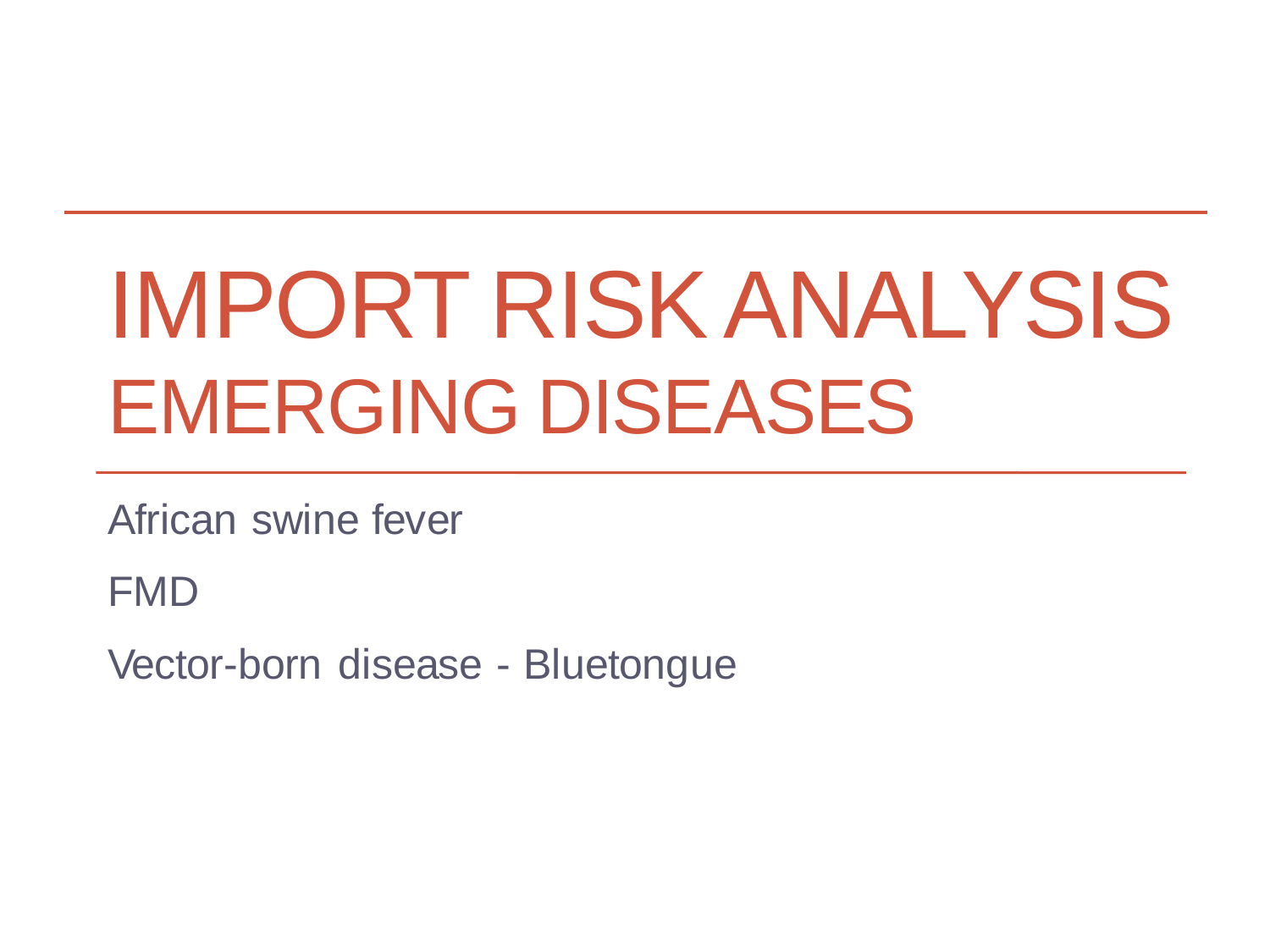## Bluetongue - Ukraine

Disease situation

Visualize data Export data

The content of this dashboard is based on the data contained on the official reports (immediate notifications and follow-up reports, sk-monthly reports and annual reports) submitted by the relevant Veterinary Services thro refreshed every 1-2 hours.

#### Please be aware that displaying a large quantity of data may increase the loading time

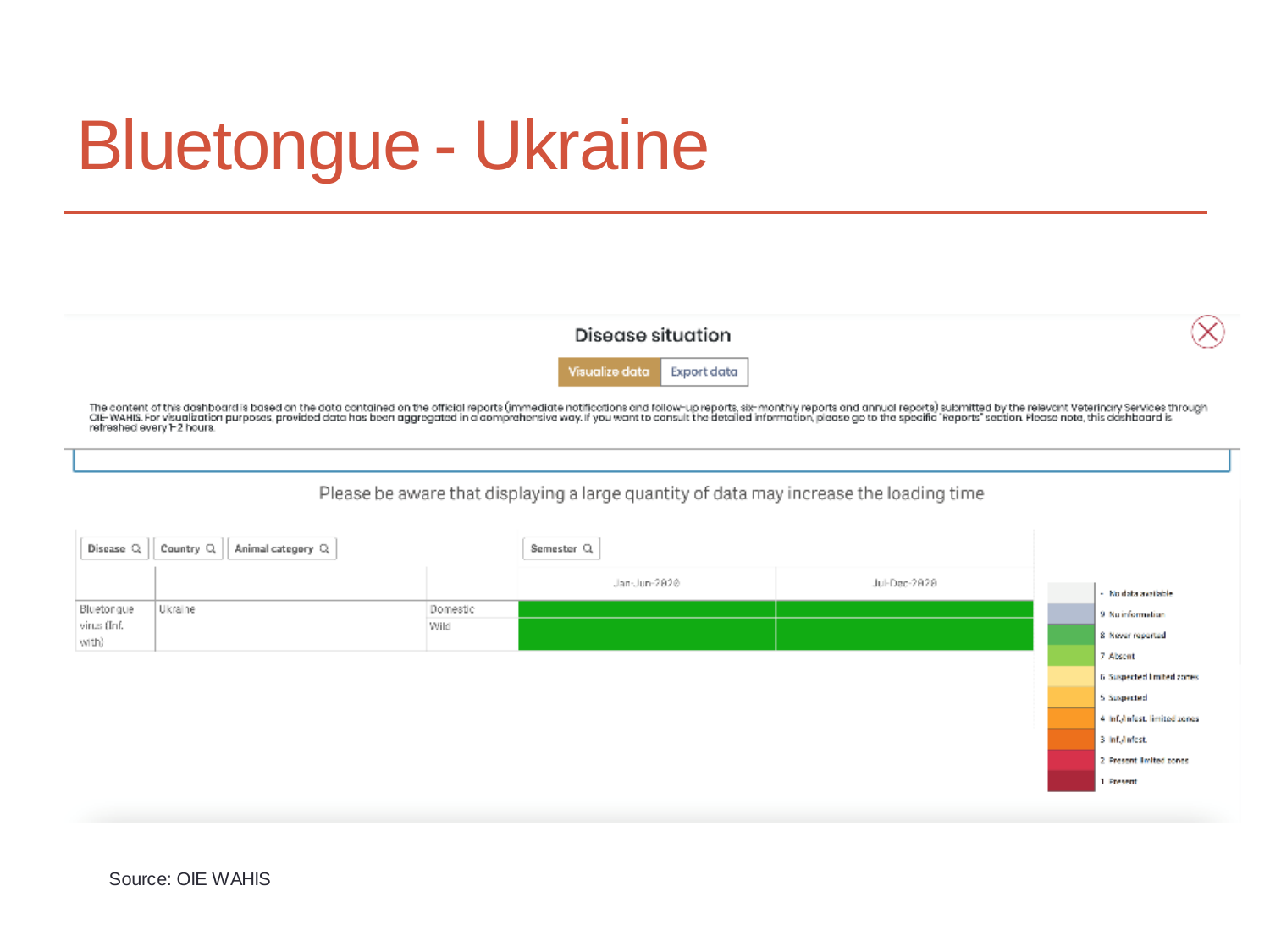# Bluetongue - Europe

### Disease situation



Visualize data Export data

The content of this dashboord is based on the data contained on the official reports (immediate natifications and follow-up reports, six-monthly reports and annual reports) submitted by the relevant Veterinary Services thr refreshed every 1-2 hours.



Administrative borders classages on the most and the most recent geographical boundaries. Administrative portlers visual astion does not adapt to the year (s) selected in the filters and may generate inconsistencies if adm 2006 - 2019. If you are interested in consulting the information from early warning reports against the evolution of historical borders, blease refer to the maps in sections other than the analytics section.

Map Animator On

Jul-Dec-2020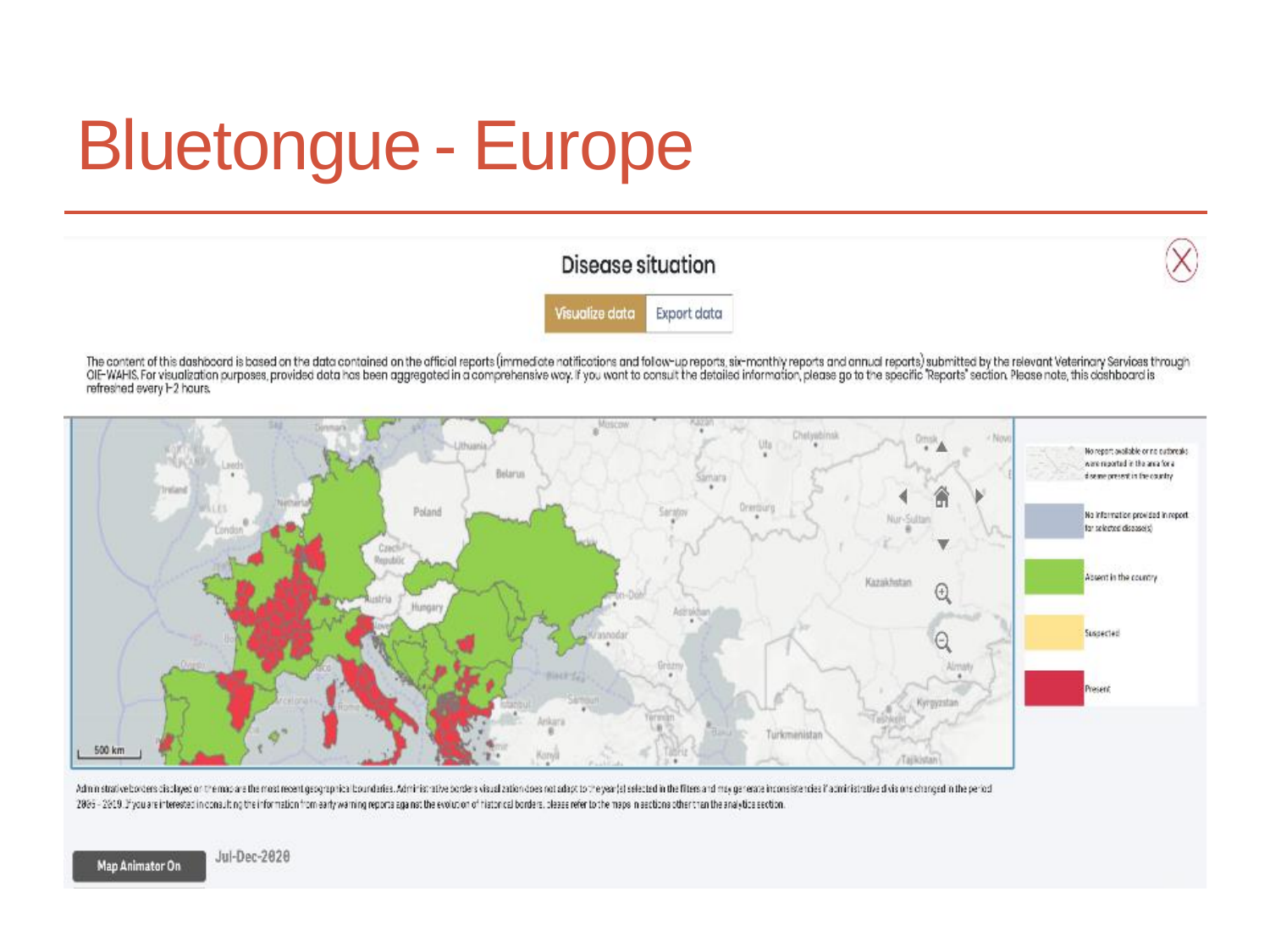### Bluetongue situation – Europe and Mediterranean region

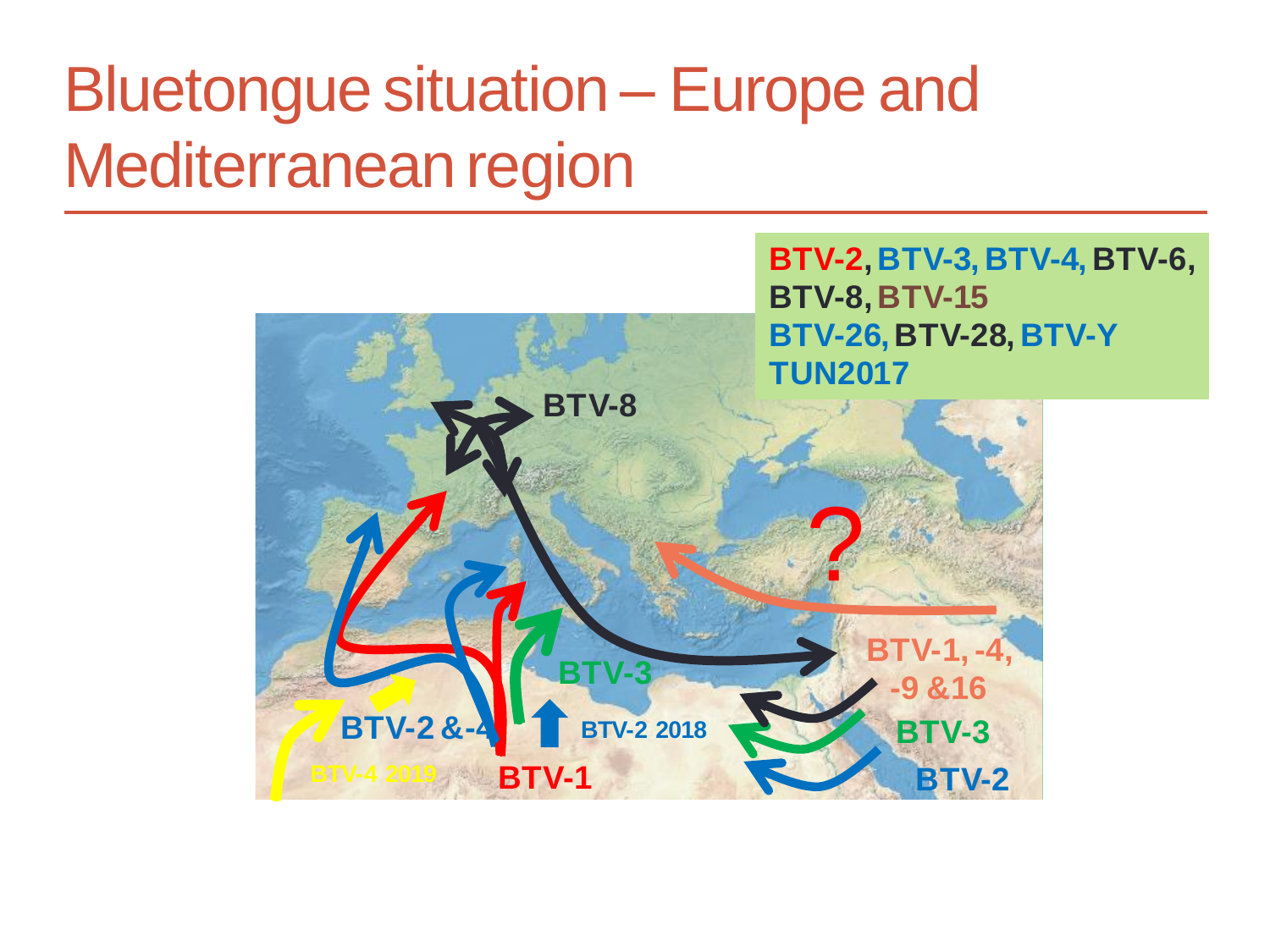# CHANGING OF DISEASE CONTROL POLICY

Classical swine fever (CSF)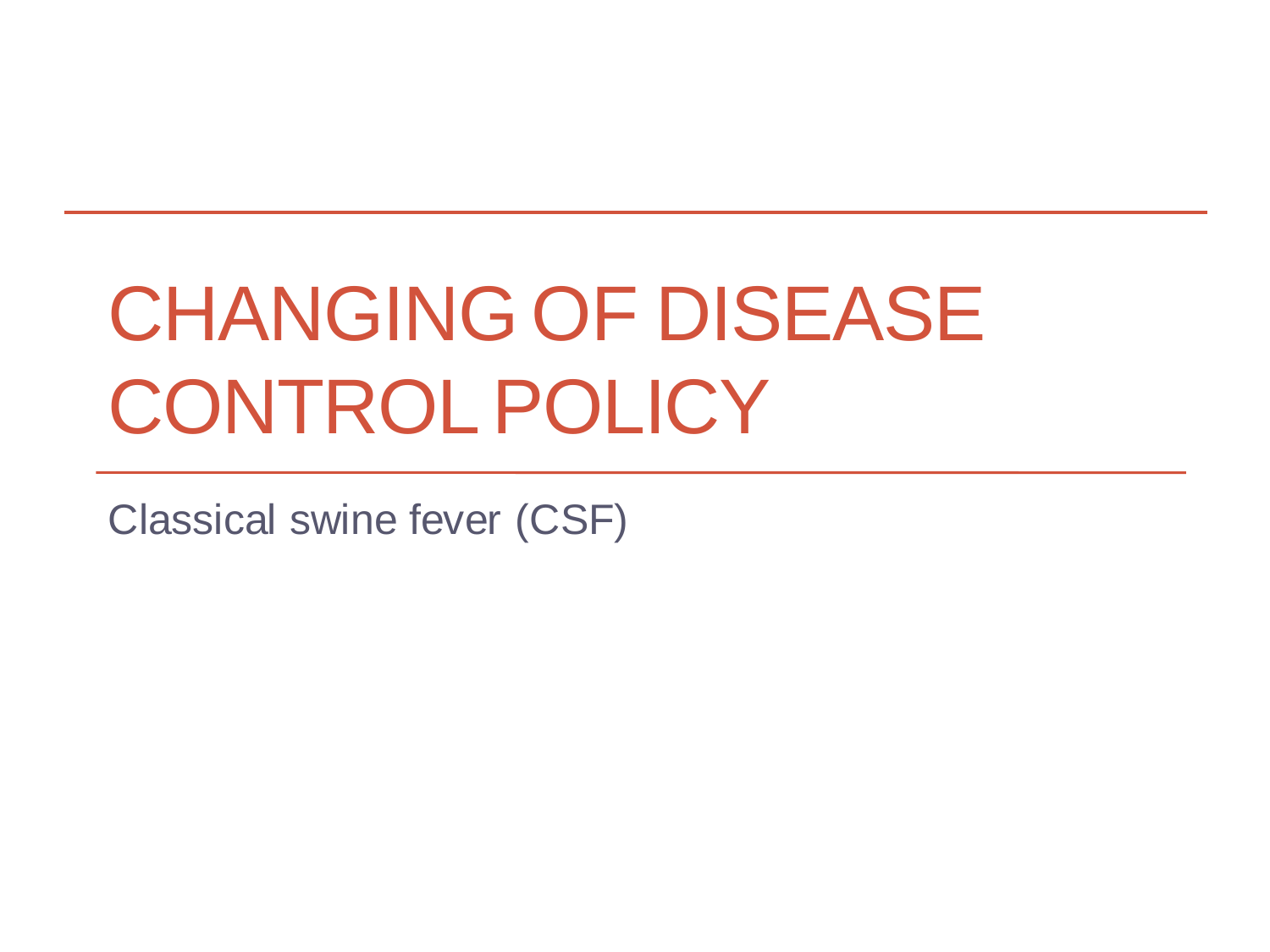# Changing of CSF control policy

### Mandatory vaccination

- Mandatory vaccination of pigs twice a year
- Stamping-out
- Compensation for farmers
- Movement control

### Vaccination forbidden

- Vaccination of pigs against CSF forbidden
	- Disease cost reduction, Official CSF status of the country, Trade purpose
- Case definition
- Stamping out
- Compensation
- Surveillance
	- Active and passive
	- Domestic pigs and wild boar
- Laboratory competency and capacity
- Awareness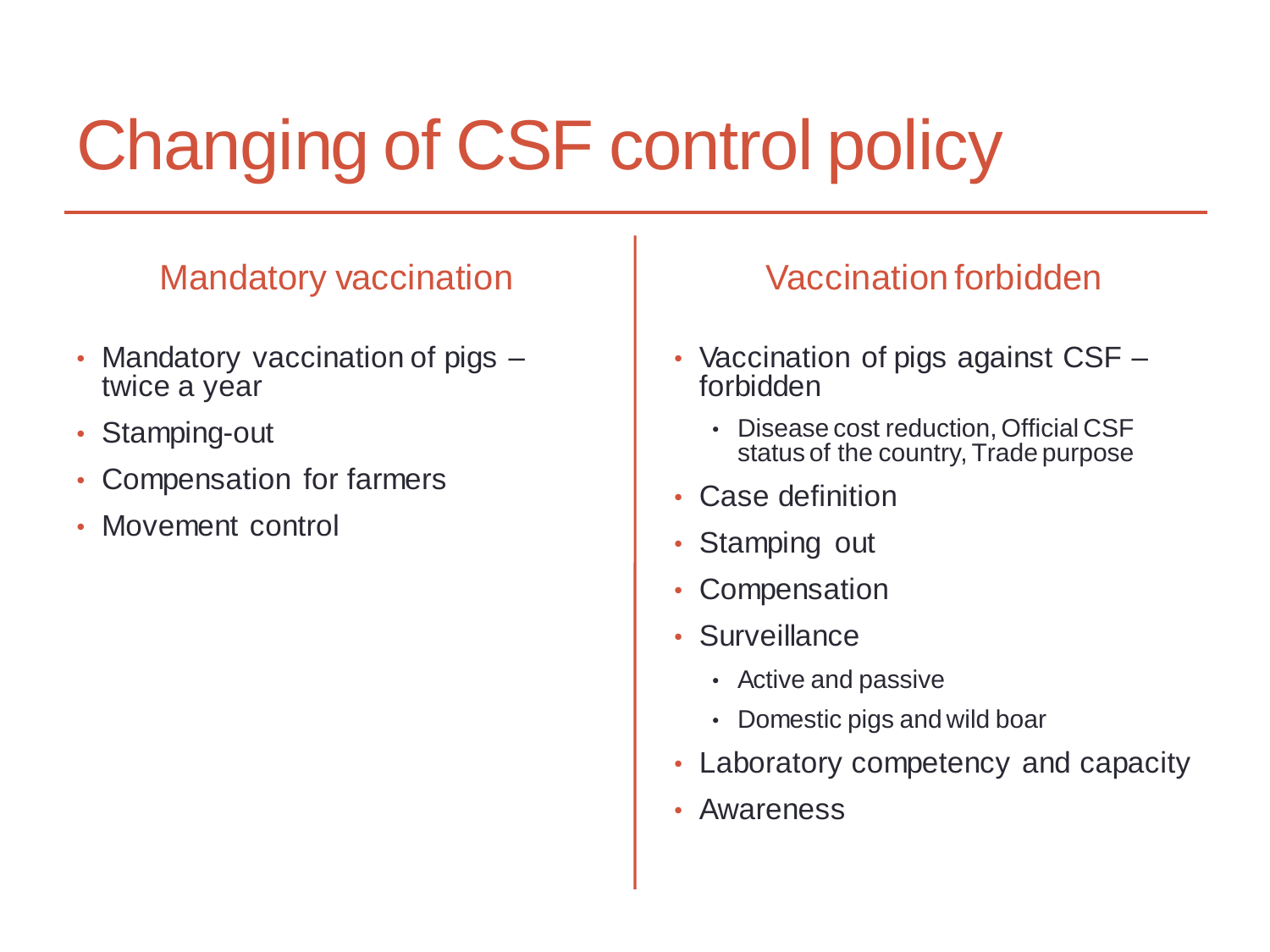### Zoonoses and agents with zoonotic potential risk

| <b>Disease</b>       | <b>Disease</b><br>characteristic/Status of<br>disease to be known                                                                | <b>Measure/Management to</b><br>be implemented                                            |
|----------------------|----------------------------------------------------------------------------------------------------------------------------------|-------------------------------------------------------------------------------------------|
|                      |                                                                                                                                  |                                                                                           |
| <b>Brucellosis</b>   | Prevalence in the country<br>- bovines, small ruminants<br>Number of human cases!<br><b>Budget available</b><br>Movement control | <b>Mass vaccination</b><br>Vaccination of replacements<br>Test-and-slaughter policy       |
| <b>Tuberculosis</b>  | History of disease<br>Prevalence                                                                                                 | <b>Testing scheme</b><br><b>Test and slaughter</b><br><b>Goal? Trade? Disease status?</b> |
| <b>Salmonellosis</b> | Prevalence in animal<br>population<br>Human cases                                                                                | Control with vaccination<br>Control without vaccination                                   |
| <b>BSE</b>           | Long period of incubation                                                                                                        | Testing scheme<br>Value of samples of different<br>origin                                 |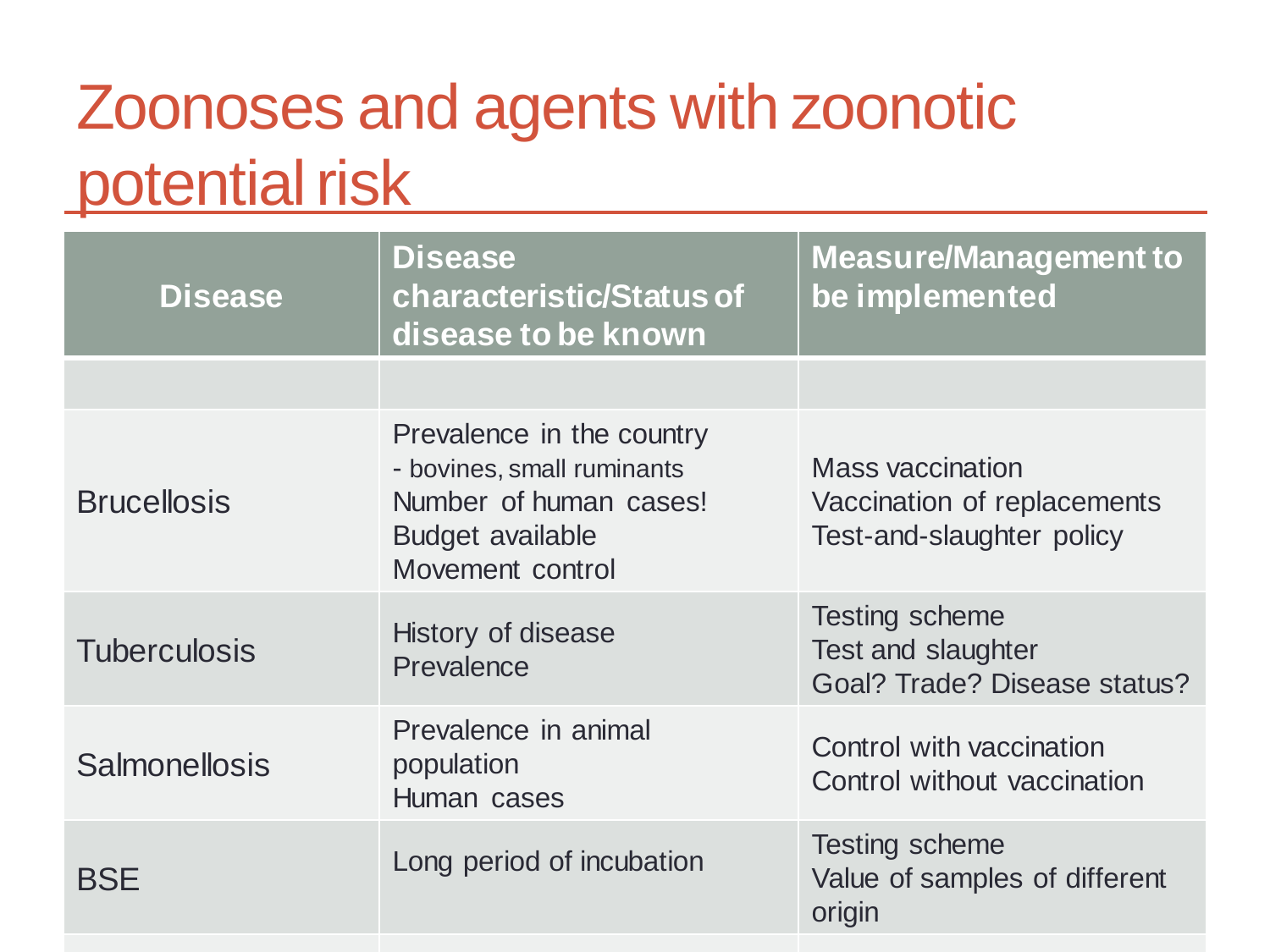## Assessment results – action needed

| <b>Assessment results -</b><br><b>Recommendations</b>                           | <b>Decision influence on</b>                              | <b>Need to be</b>                   |  |  |
|---------------------------------------------------------------------------------|-----------------------------------------------------------|-------------------------------------|--|--|
| More control/samples -<br>import consignments                                   | <b>Resources</b><br>Laboratory competency and<br>capacity | Increased                           |  |  |
| Import ban                                                                      | Country trade relations<br>Country economy                | Communicated with trade<br>partners |  |  |
| More intensive movement<br>control                                              | Resources – human,<br>financial, technical, material      | Increased                           |  |  |
| Surveillance to be<br>introduced/enhanced                                       | Resources – human,<br>financial, technical, material      | Increased                           |  |  |
| Age of animals to be tested<br>(BSE)                                            | Total no of animals to be<br>tested                       | <b>Increased/Decreased</b>          |  |  |
| Technical, operational and economic factors affecting the implementation of the |                                                           |                                     |  |  |

risk managements options!

BUDGET!